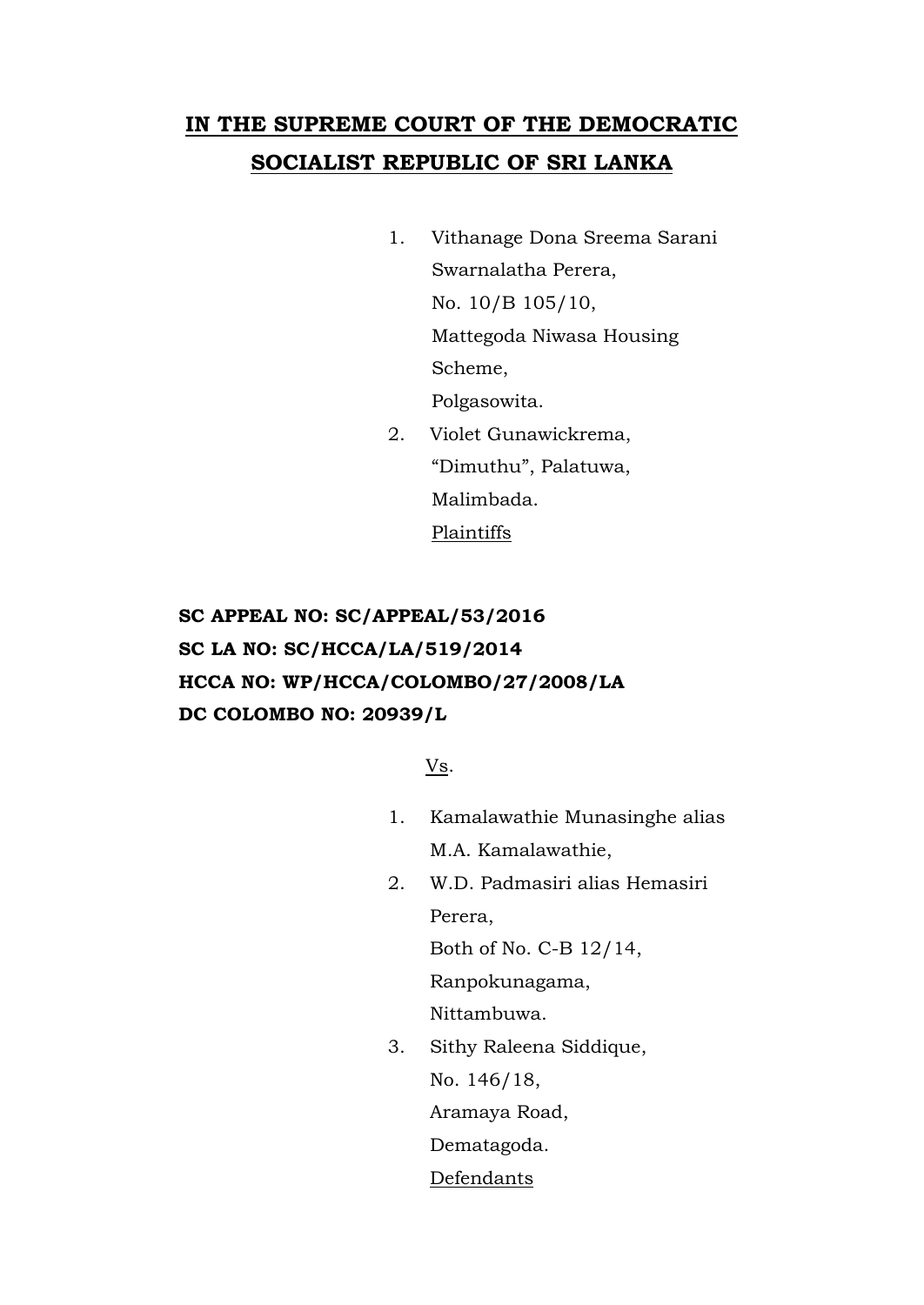#### AND BETWEEN

- 1. Kamalawathie Munasinghe alias M.A. Kamalawathie, (deceased)
- 1A. W.D. Padmasiri alias Hemasiri Perera,

No. C-B 12/14,

Ranpokunagama,

Nittambuwa.

2. W.D. Padmasiri alias Hemasiri Perera, No. C-B 12/14, Ranpokunagama,

Nittambuwa.

3. Sithy Raleena Siddique, No. 114, Kollonnawa Road, Dematagoda. Defendant-Petitioners

Vs.

- 1. Vithanage Dona Sreema Sarani Swarnalatha Perera, No. 10/B 105/10, Mattegoda Housing Scheme, Polgasowita.
- 2. Violet Gunawickrema, "Dimuthu", Palatuwa, Malimbada. Plaintiff-Respondents

### AND NOW BETWEEN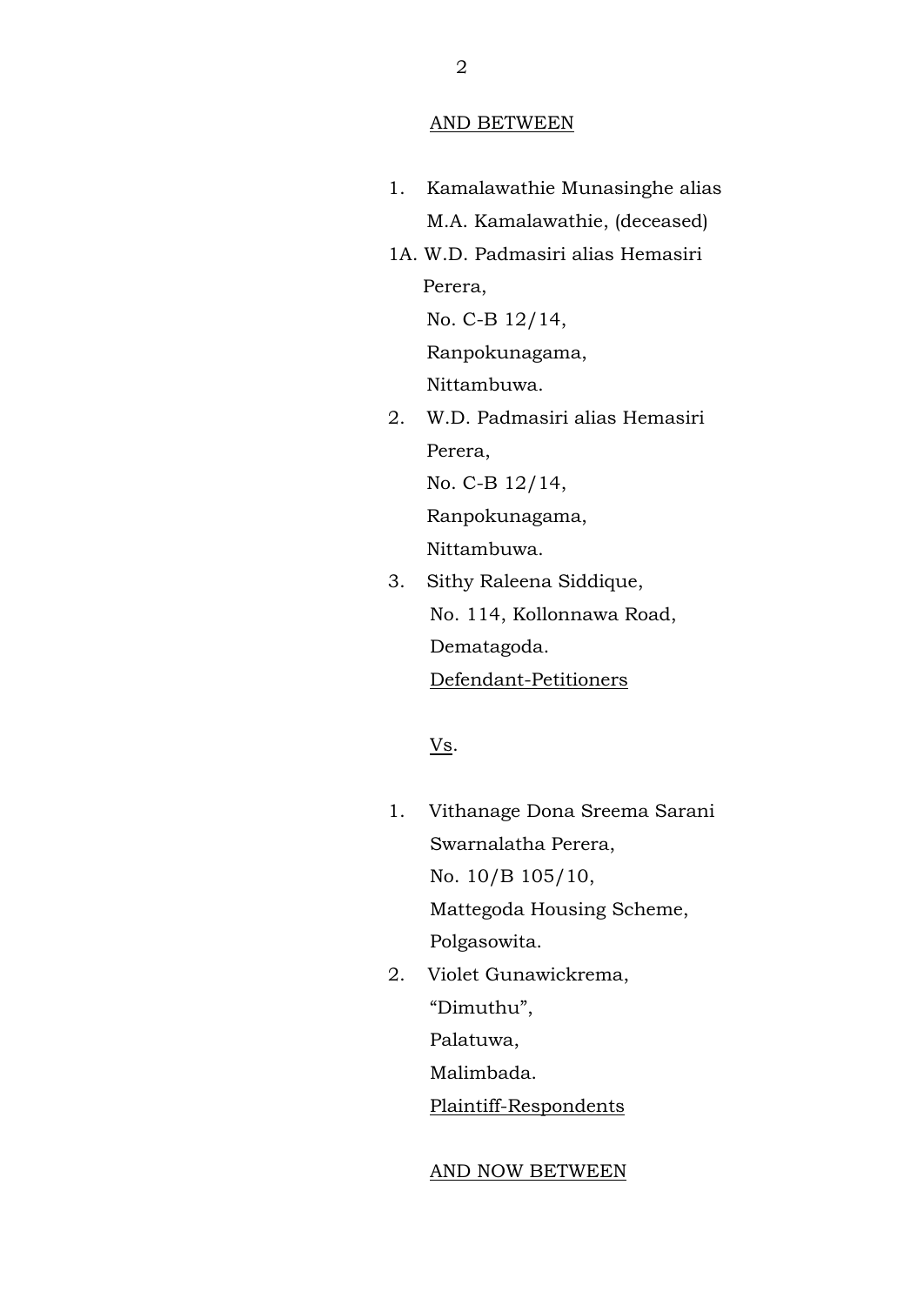- 1. Kamalawathie Munasinghe alias M.A. Kamalawathie, (deceased)
- 1A. W.D. Padmasiri alias Hemasiri Perera,

No. C-B 12/14,

Ranpokunagama,

Nittambuwa.

2. W.D. Padmasiri alias Hemasiri Perera, No. C-B 12/14,

Ranpokunagama,

Nittambuwa.

3. Sithy Raleena Siddique, No. 114, Kollonnawa Road, Dematagoda. Defendant-Petitioner-Appellants

 $\underline{\mathbf{V}}\underline{\mathbf{s}}$ .

- 1. Vithanage Dona Sreema Sarani Swarnalatha Perera, No. 10/B 105/10, Mattegoda Housing Scheme, Polgasowita.
- 2. Violet Gunawickrema,

"Dimuthu",

Palatuwa,

Malimbada.

Plaintiff-Respondent-Respondents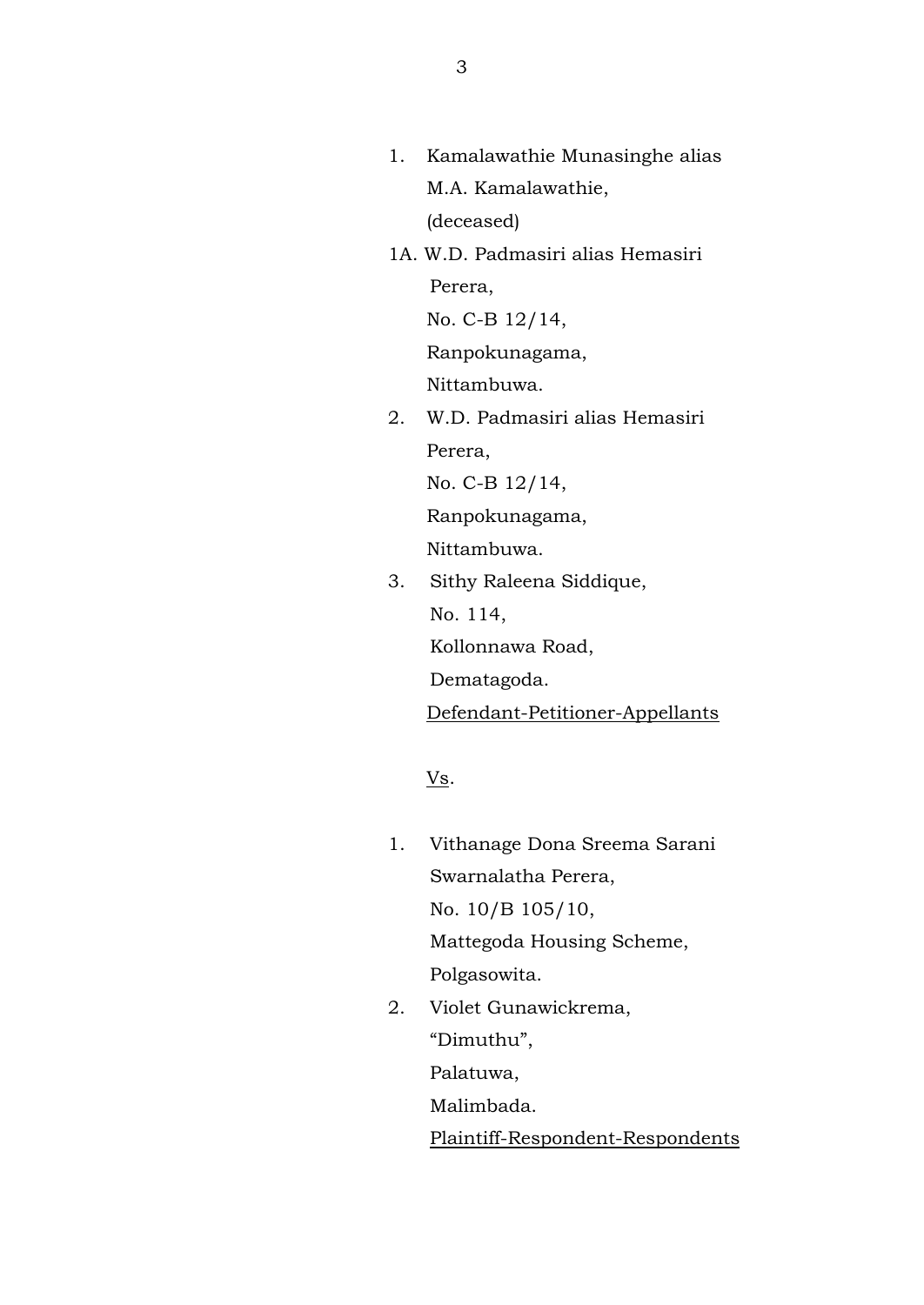| Before:    | P. Padman Surasena, J.                                   |
|------------|----------------------------------------------------------|
|            | Yasantha Kodagoda, P.C., J.                              |
|            | Mahinda Samayawardhena, J.                               |
| Counsel:   | Murshid Maharoof with Shoaib Ahamed for the              |
|            | Substituted 1A and 2 <sup>nd</sup> Defendant-Petitioner- |
|            | Appellants.                                              |
|            | Ranjan Suwandaratne, P.C., with Anil                     |
|            | Rajakaruna for the Plaintiff-Respondent-                 |
|            | Respondents.                                             |
| Argued on: | 29.04.2021                                               |

Written submissions:

by the 1A, 2nd and 3rd Defendant-Petitioner-Appellants on 11.05.2021.

by the Plaintiff-Respondent-Respondents on 01.02.2017.

Decided on: 10.06.2021

### Mahinda Samayawardhena, J.

The two Plaintiffs filed this action against the three Defendants seeking a declaration that the land in suit is being held in trust by the Defendants for the two Plaintiffs and the two minor children of the 2nd Plaintiff. At the trial, the Defendants raised a preliminary question of law to the maintainability of the action on the premise that the alleged cause of action of the Plaintiffs is prescribed in law. The District Court held that the cause of action is not prescribed. It also stated in passing that in any event, prescription does not run against the two minors. The case was refixed for further trial.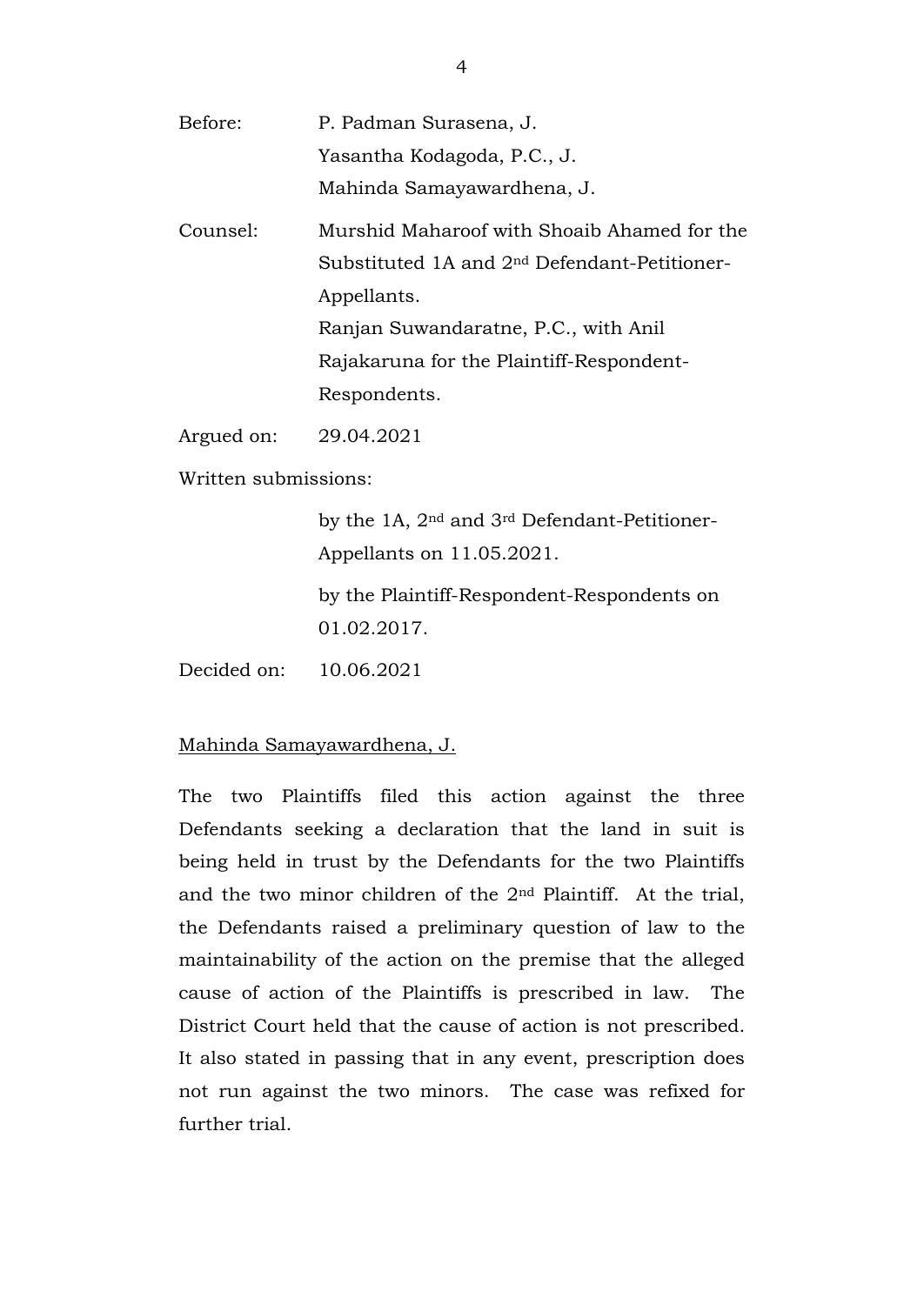On appeal, the High Court held that the action against the two Plaintiffs is prescribed but not against the two minors, and therefore the Order of the District Court is correct.

The Plaintiffs did not appeal against this Judgment but the Defendants did. This Court granted leave to appeal on the question whether the High Court erred in law when it decided to allow the action to proceed on the basis that prescription does not run against the two minors when the alleged minors are not parties to the case.

The Plaintiffs have not made the minors parties to the action notwithstanding they seek Judgment in favour of themselves and the minors. The Court knows nothing about the two alleged minors – not even their names, gender or age. Without any information, how can the Court pronounce Judgment in favour or against the minors?

When the High Court decided that the action of the two Plaintiffs is prescribed and the two Plaintiffs accepted that decision by not appealing against it, the Plaintiffs have no *locus standi* to maintain this action. After the above finding, there is no live action.

If the Plaintiffs want to maintain the action on behalf of the alleged two minors, there is a special procedure laid down in the Civil Procedure Code to follow. No such procedure was followed by the Plaintiffs in this case.

According to section 476 of the Civil Procedure Code, every action by a minor shall be instituted in the name of the minor by an adult person who in such action shall be designated in the plaint as the next friend of the minor. Section 477 of the Civil Procedure Code is also to similar effect. Such particulars shall appear in the caption of the pleadings.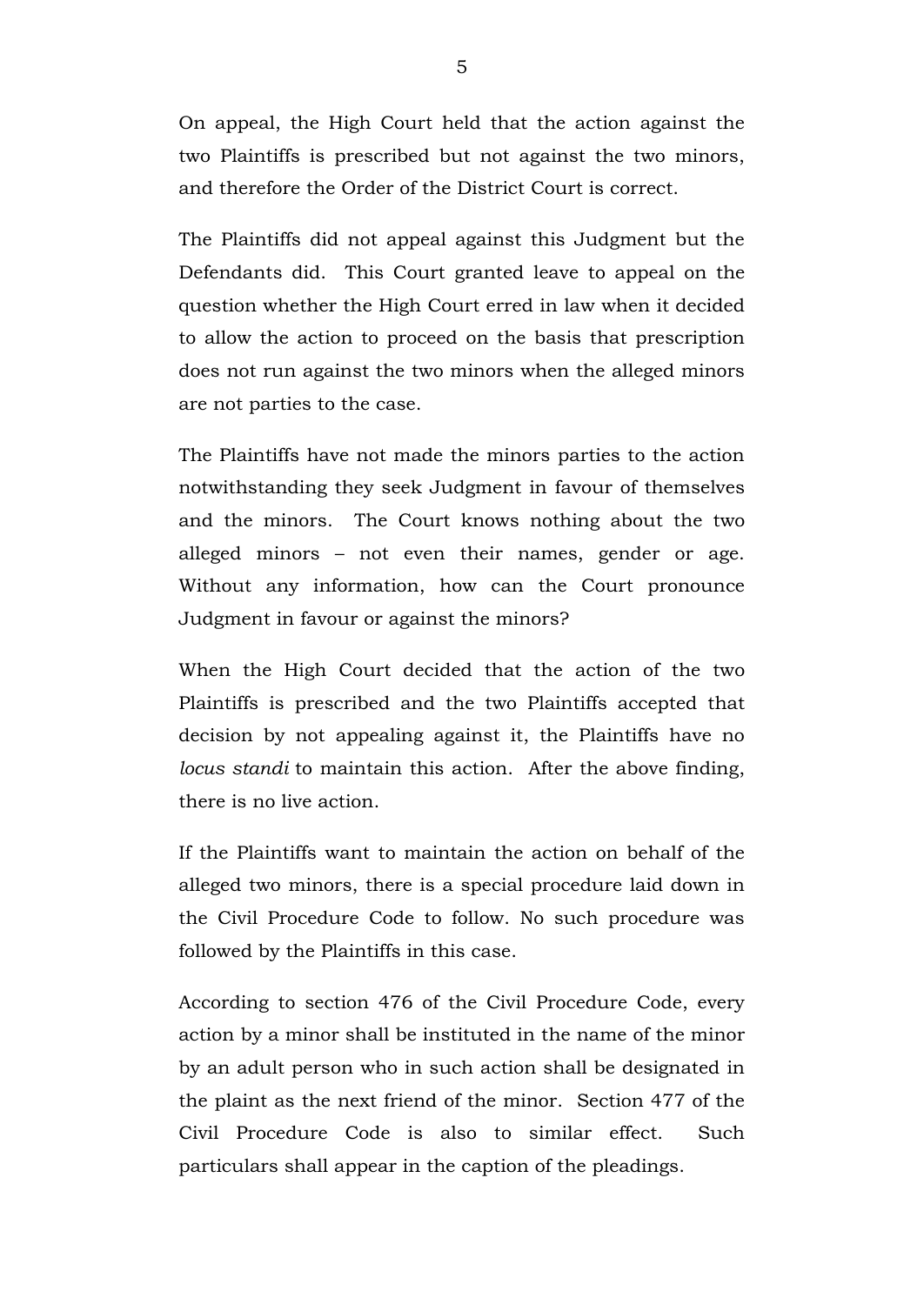In this case, the minors have not been named as Plaintiffs nor are they represented in Court through a next friend.

It shall be noted that any adult person cannot file a case on behalf of a minor with or without declaring himself the next friend. The appointment of next friend shall be made by the Court. The legislature in its wisdom has introduced such a procedure to safeguard the interests of minors.

According to section 481 of the Civil Procedure Code, a person of sound mind and full age is eligible to be appointed next friend of a minor, if his interest is not adverse to that of the minor and he is not a Defendant in the action. Such appointment has to be made on application by way of summary procedure supported by affidavit showing the required qualifications. The Defendant shall be made Respondent to the application, and the minor shall appear in Court when the application is made unless prevented by good cause.

For the purpose of disposing of this appeal, there is no necessity to analyse all the provisions in law with regard to next friends, but suffice it to say that the Civil Procedure Code *inter alia* provides for the removal of next friends.

The brief outline above goes to show that unless there is a formal appointment made by Court, a person cannot represent a minor in Court in the guise of safeguarding the interests of the minor. What I stated above is applicable when an action is filed by a minor.

The same is true when an action is filed against a minor, in which event the Court shall, under section 479 of the Civil Procedure Code, appoint an adult as guardian to defend the action on behalf of the minor.